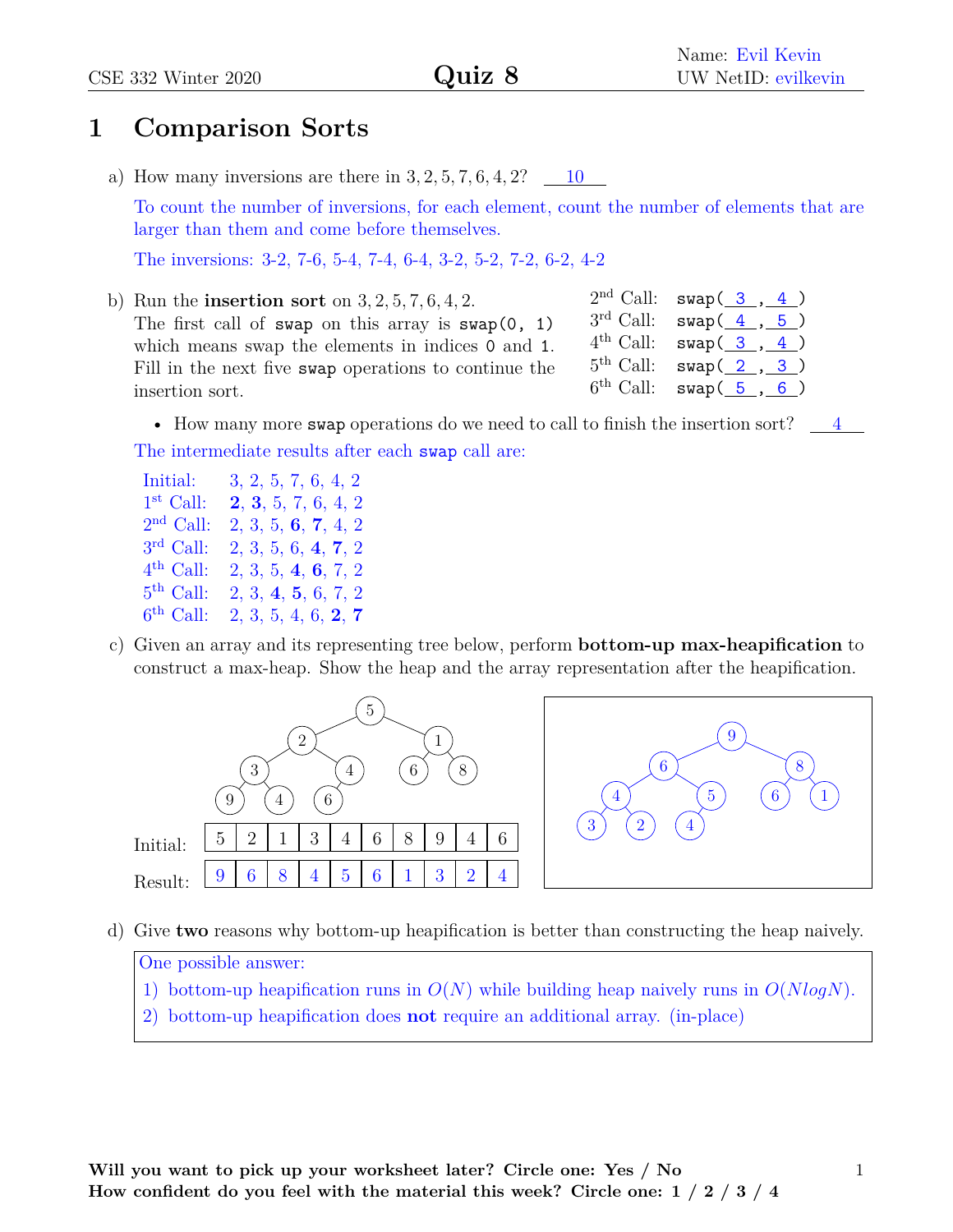e) Using the idea of merging from **mergesort**, can these two arrays be merged? If so, give the merged result. If not, briefly explain why and fix the original arrays.



No, it **cannot** because the left array is not sorted. In order to perform merging, both arrays need to be sorted.

f) Given an array A of size 2*N* with *N* items in sorted order in indices 0 through *N* − 1, and an array B of size *N* with *N* items in ascending order, describe an algorithm in English to merge the array B into A so that A contains all of the items in ascending order. Only  $O(1)$ **extra memory** allowed. Also, justify the **runtime** of your algorithm.

One possible answer: We can modify from the typical mergesort by merging from right to left instead of left to right. Hence, we would start filling the largest value at index 2*N* − 1 of array A and start filling the rest to the left in an descending order. Since we consider each element at most once, the runtime is  $O(N + N)$  which is simplified to  $O(N)$ .

- g) Perform **Hoare partitioning** on 3,7,**5**,8,6,2,2 with 5 as a pivot. Fill in swap operations and intermediate results until we finish the partitioning. The first swap is provided for you to keep the pivot safe at the leftmost index.
	- 1) swap(0, 2) **5** 7 **3** 8 6 2 2 2)  $\text{swap}(\underline{1}, \underline{6})$   $\underline{5}$   $\underline{2}$   $\underline{3}$   $\underline{8}$   $\underline{6}$   $\underline{2}$   $\underline{7}$ 3) swap( 3 , 5 ) 5 2 3 **2** 6 **8** 7 4) swap(0, 3 ) **2** 2 3 **5** 6 8 7
- h) Give one advantage and one disadvantage of Hoare partitioning, compared to naive partitioning.

Advantage: One possible answer

• It does **not** require an additional array. (in-place)

Disadvantage: One possible answer

- It does **not** ensure the stability. (unstable)
- Harder to implement
- i) Assuming a weird partitioning runs in  $\Theta(N^2)$  where *N* is the size of an array to be partitioned, give the recurrences representing the best-case runtime and the worst-case runtime of **quicksort** using this weird partitioning.

Best-case:  $T(N) = 2T(\frac{N}{2})$ 2  $\text{Worst-case: } T(N) = T(N-1) + N^2$ 

**Will you want to pick up your worksheet later? Circle one: Yes / No How confident do you feel with the material this week? Circle one: 1 / 2 / 3 / 4**